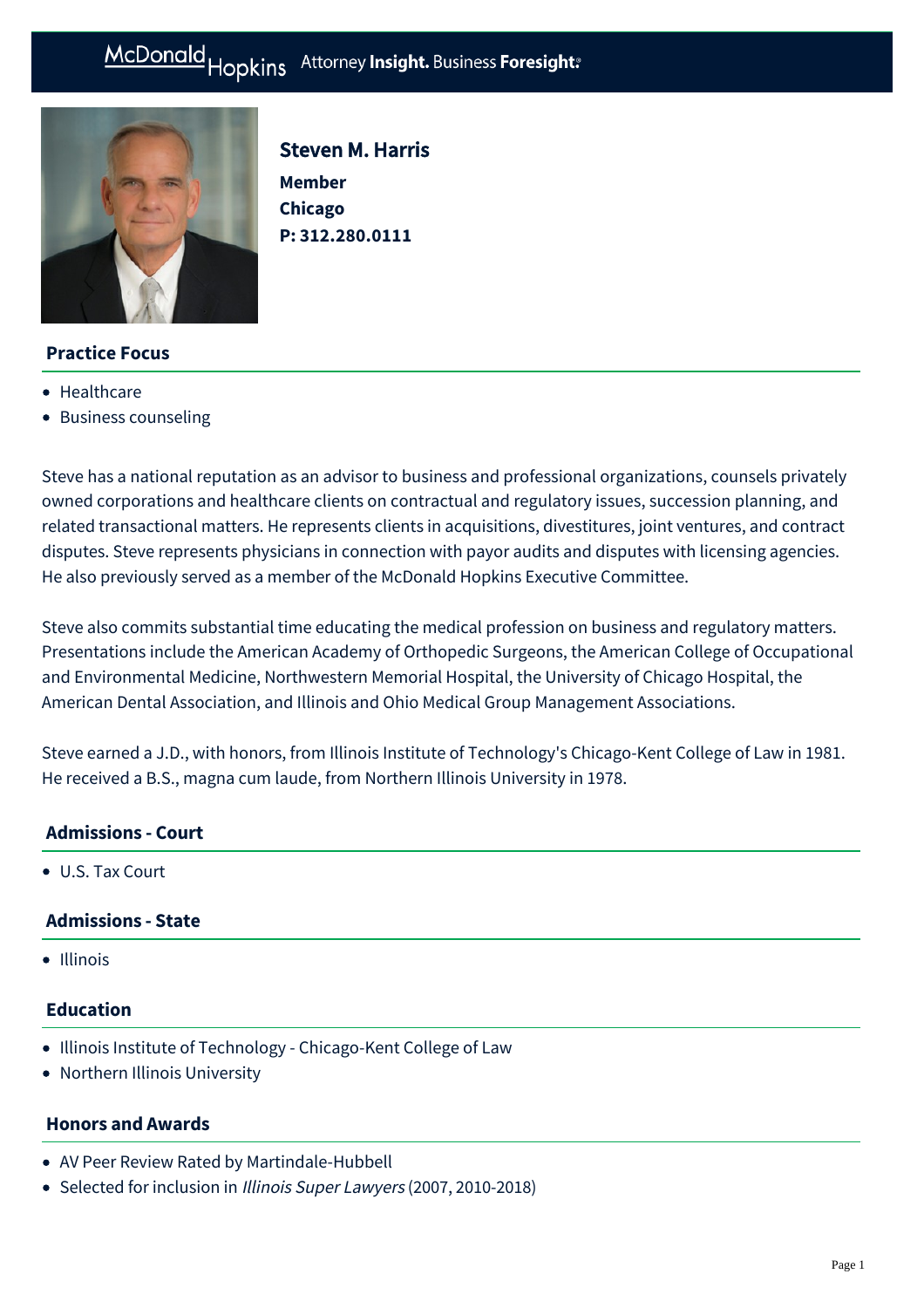• Named one of the Best Lawyers in America (2014-2022)

### **Public Service and Volunteerism**

- Prevent Child Abuse America (Board of Directors, 2019)
- Village of Deerfield, Illinois (Trustee, 2007-2009)
- Village of Deerfield, Illinois (Mayor, 2001-2009)
- Illinois State Toll Highway Authority (Director, 2006-2009)

#### **News**

- [50 McDonald Hopkins attorneys recognized in The Best Lawyers](https://www.mcdonaldhopkins.com/Insights/August-2021/50-McDonald-Hopkins-attorneys-recognized-in-The-Be)
- [Lawyer of the Year honorees Riley and Welin among 42 McDonald Hopkins attorneys recognized as 2021](https://www.mcdonaldhopkins.com/Insights/August-2020/Lawyer-of-the-Year-honorees-Riley-and-Welin-among) Best Lawyers
- 41 attorneys from McDonald Hopkins recognized as 2020 Best Lawyers<sup>®</sup>
- [35 attorneys at McDonald Hopkins selected for inclusion in Best Lawyers® 2018](https://www.mcdonaldhopkins.com/Insights/August-2017/35-attorneys-at-McDonald-Hopkins-selected-for-incl)
- [Four attorneys at McDonald Hopkins named Illinois Super Lawyers](https://www.mcdonaldhopkins.com/Insights/January-2017/Four-attorneys-at-McDonald-Hopkins-named-Illinois)
- [39 attorneys at McDonald Hopkins selected for inclusion in Best Lawyers 2017](https://www.mcdonaldhopkins.com/Insights/August-2016/39-attorneys-at-McDonald-Hopkins-selected-for-incl)
- ["Pros, Cons of Provider-Based Conversions"](https://www.mcdonaldhopkins.com/Insights/September-2015/Pros-Cons-of-ProviderBased-Conversions-Steven-Harr)
- [41 attorneys at McDonald Hopkins selected for inclusion in Best Lawyers® 2016](https://www.mcdonaldhopkins.com/Insights/August-2015/33-attorneys-at-McDonald-Hopkins-selected-for-incl)
- [Six attorneys at McDonald Hopkins named Illinois Super Lawyers and Rising Stars](https://www.mcdonaldhopkins.com/Insights/January-2015/Six-attorneys-at-McDonald-Hopkins-named-Illinois-S)

## **External Publications**

### American Medical News

- [Deadline looms on updating HIPAA privacy materials](http://www.amednews.com/article/20130826/business/130829983/5/), August 2013
- [Hospital bylaws can trip up employed physicians](http://www.amednews.com/article/20130513/business/130519968/5/), May 2013
- [Don't become ensnared by physician ACO exclusivity clauses](http://www.amednews.com/article/20121224/business/121229995/5/), December 2012
- [What to consider before switching to concierge medicine](http://www.ama-assn.org/amednews/2012/10/08/bicb1008.htm), October 2012

## The Rheumatologist (www.the-rheumatologist.org):

- Is Concierge Medicine Right for your Practice, September 2018
- A Guide to Understanding Physician Compensation Models, April 2018
- Medicare Access & CHIP Re-authorization Act Preparation Tips, January 2018
- [How to Appropriately Discharge a Patient to Avoid Abandonment, Medical Malpractice](http://www.the-rheumatologist.org/article/appropriately-discharge-patient-avoid-abandonment-medical-malpractice/), June 2017
- [What Rheumatologists Should Know about Purchasing a Healthcare Practice](http://www.the-rheumatologist.org/article/rheumatologists-know-purchasing-healthcare-practice/), September 2016
- [Preparing for Increased HIPAA Audits Among Smaller Rheumatology Providers,](http://www.the-rheumatologist.org/article/preparing-increased-hipaa-audits-among-smaller-rheumatology-providers/) May 2016
- [Hospital Acquisitions of Physician Practices Likely to Decrease](http://www.the-rheumatologist.org/article/hospital-acquisitions-of-physician-practices-likely-to-decrease/), February 2016
- [Pros, Cons of Provider-Based Conversions, September 2015](http://www.the-rheumatologist.org/article/pros-cons-of-provider-based-conversions/)
- [Beware Antitrust Laws When Considering Healthcare Mergers,](http://www.the-rheumatologist.org/article/beware-antitrust-laws-when-considering-healthcare-mergers/) March 2015
- [Selling a Rheumatology Practice to a Hospital or Health System](http://www.the-rheumatologist.org/article/selling-a-rheumatology-practice-to-a-hospital-or-health-system/), November 2014

ENT Today ([www.enttoday.org](http://www.enttoday.org)):